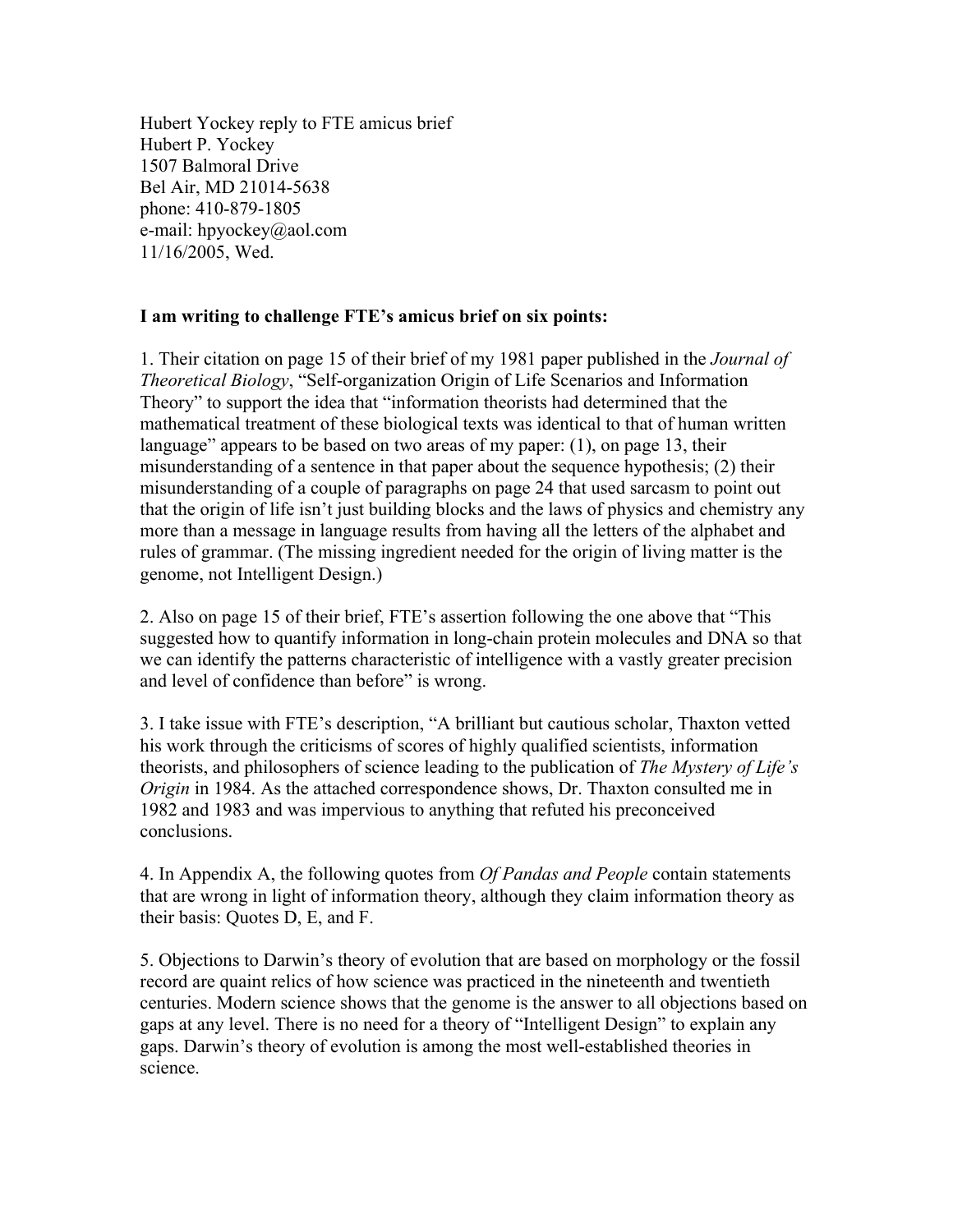6. Evolution and the origin of life are separate questions. My publications on information theory show that the origin of life is unknowable through scientific methods. All that can be taught in the science classroom about the origin of life is why it is unknowable and why past theories, such as chance and self-organization, had to be discarded. There are many things in science and mathematics that are true, but unknowable. The earlier children learn about the scientific and mathematical concept of unknowability, the better they will be able to grasp the concepts that currently are re-shaping mathematics and science.

# **Point One: the leaders of FTE, including Charles Thaxton, clearly do not understand my 1981 article**

My 1981 paper published in the *Journal of Theoretical Biology*, "Self-organization Origin of Life Scenarios and Information Theory," does not support FTE's assertion in its 11/4/2005 amicus brief, "Yet by the early 1980s … information theorists had determined that the mathematical treatment of these biological message texts was identical to that of human written language," as FTE's citation of my paper claims.

First, the purpose of my paper was to give evidence why no origin of life theory based on "self-organization" was credible. "Self-organization" scenarios of the origin of life are not founded on science. These scenarios are founded on the Marxist-Stalinist philosophical belief, called dialectical materialism, in the "Law of the Transformation of Quantity into Quality." They were put forward to bolster Stalin's totalitarian regime. Stalin ordered a generation of biologists who would not conform their scientific results to his totalitarian philosophy to be murdered or jailed. This illustrates the level of danger that a society faces when it allows science to be governed by beliefs.

FTE is wrong: "the mathematical treatment of these biological message texts" is NOT "identical to that of human written language."

There are two areas in my 1981 paper that may be the foundation for FTE's unfounded claim. The first is a sentence on p. 13: "The sequence hypothesis applies directly to the protein and the genetic text as well as to written language and therefore the treatment is mathematically identical."

Clearly, the FTE leaders did not, and do not, understand this sentence. Let me explain.

The sequence hypothesis is the idea that the information of the genome is programmed in DNA through the sequence of the codons. (Definitions of DNA, the genome, the genetic code and codons follow to ensure clarity.) "Information" is mathematically defined in information theory as any message selected from a set of all possible messages, without regard to meaning. This is because the problems that information theory was created to solve are concerned with how to reproduce a message accurately.

Information theory treats information and meaning as entirely separate (cite Shannon). Information, as defined in information theory, is measurable, and therefore is a suitable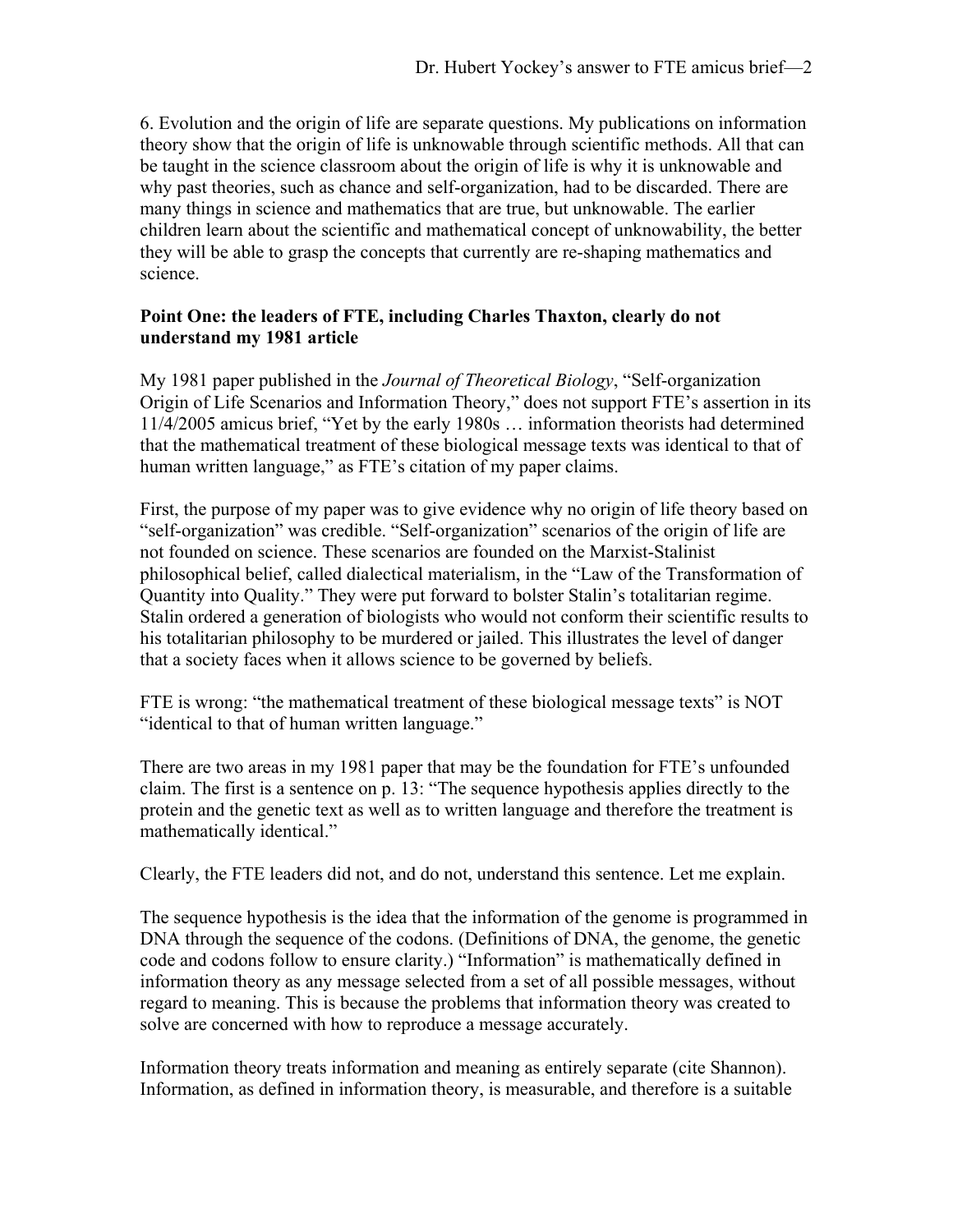subject for science and mathematics (cite Socrates). However, meaning is not measurable and thus falls in the realms of faith, belief, religion and philosophy.

Information can be measured in all sequences that are digital, segregated and linear. "Digital" means expressed in digits (0, 1, 2, 3, etc.) or letters (in the English language—a, b, c, etc.; in the genome, the codons, UUG, UUC, etc.). "Segregated" means that the units in the sequence are separate from one another. "Linear" means that the sequence is expressed one unit after another, in a line.

Meaning cannot be measured scientifically or mathematically, in a sentence or the genome, because meaning is not digital, segregated or linear.

However, because both language sentences and the genome are digital, segregated and linear, we can measure their information content. Information content is measured in bits or bytes and is the result of an algorithm (i.e., a computational procedure for solving a problem in a finite number of steps).

As an example of how information is measured without regard to meaning, a 100 gigabyte computer hard drive holds the same number of bits of information whether it is blank or filled with vacation photos and naughty limericks. It does not hold more or less information if it is filled with the most profound art and literature, no matter how meaningful they are.

DNA, the genome and the genetic code are entirely different things. DNA is the material molecule in which information is programmed through the sequence of the codons. The genome is the non-material, but measurable, information programmed in the sequence of the codons. All codes are a mapping of one alphabet to another—for example, "A, B, C, etc." in alphabet I may correspond to "Z, X, Y, etc." in alphabet II. So the genetic code is the mapping of DNA codons to RNA codons, and RNA codons to amino acids.

The job of the codons is to specify which of 20 possible amino acids goes where in a protein. A protein is a sequence of amino acids that has folded up into a threedimensional shape around a metal ion pocket. If an amino acid goes in the wrong place in the protein sequence, the protein will not have "specificity," which means it will not be able to do any biological job.

People who understand the sequence hypothesis, proteins and "the genetic text"—i.e., the genome—know that the only thing that is mathematically identical between proteins, the genome and written language is that they are sequences. As noted above, the mathematical measure of information in sequences has nothing to do with meaning in language, or specificity (i.e., biological capability) in proteins.

I explained these concepts to Dr. Thaxton without success in the attached letters before he wrote "The Mystery of Life's Origin."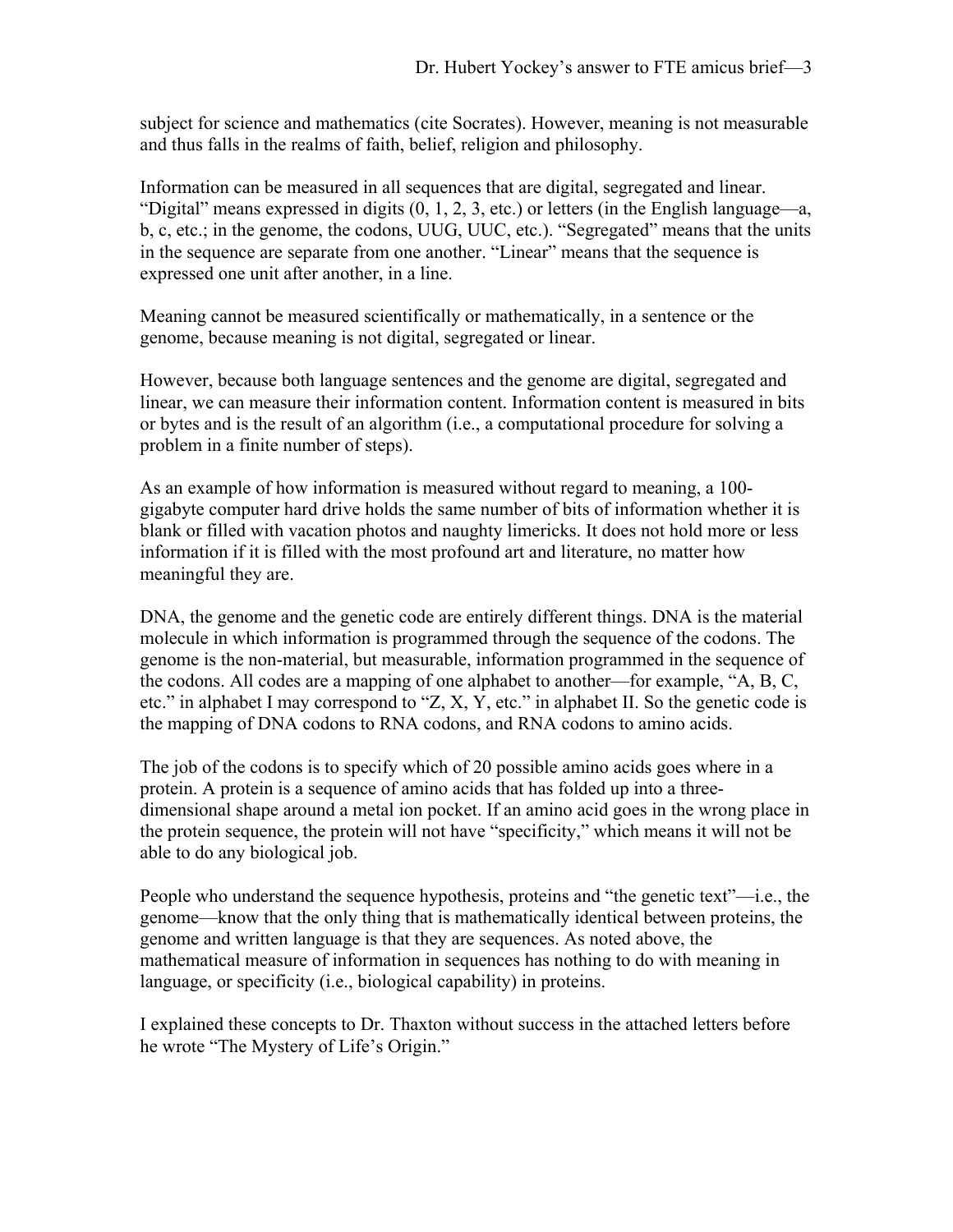The second area of my 1981 paper that may be the basis for FTE's unfounded claim that "the mathematical treatment of these biological message texts" is "identical to that of human written language" is on page 24:

> The sequence hypothesis is equally valid in molecular biology and in ordinary language. We may therefore perform the same thought procedure as above and trace the organization of a treatise or other composition through its sections, paragraphs, sentences and words to its letters. By the same token we assume it to be obvious that knowing the letter frequencies, digram, trigram, n-gram frequencies, rules of spelling, grammar, and composition one could also reverse the thought procedure and construct a complete body of all statements which can be made in a chosen language. As in the application to genetics we are relying on the 'instructions in the words themselves;' that is, in a tendency of words to order themselves. Quastler (1964) pointed out that this is exactly the object of a project once underway in the Grand Academy of Lagado."

What I was saying, in a sarcastic way, was that life cannot originate just from its building blocks and all the laws of physics and chemistry any more than all messages in a chosen language can originate from a knowledge of all its letters and rules. The clear tip-off was the reference to the Grand Academy of Lagado, which exists in Jonathan Swift's great novel of social commentary, *Gulliver's Travels*.

Although I assured Dr. Thaxton in a letter to him dated 6/16/1983 that "Biological specificity is analogous to 'meaning' in ordinary language," this was an incomplete observation because he was a novice to the subject. I sent Dr. Thaxton all my relevant papers published through that time. If he read them, he would have read that an amino acid sequence must fold into a three-dimensional shape before it gains specificity, or biological function. In contrast, "ordinary language" remains a sequence and does not have to fold into a three-dimensional shape to have meaning. Because proteins have biological function only when the amino acids are in the right sequence AND folded up into a three-dimensional shape with a metal ion pocket, the specificity of proteins is not completely analogous to meaning in language because meaning in language is programmed only by the sequence of letters.

Page 15 of FTE's brief also cites Antony Flew as a "world famous atheist-turned-theist [who] was referring to a 1985 symposium in Dallas when he stated, 'I think the argument to intelligent design is enormously stronger than it was when I first met it."

I presented a paper at the 1985 Dallas symposium entitled, "Have my computations reduced life to a better reckoning?," a title that is a literary allusion to the poetry of Omar Khayyam. In this paper I present the evidence against the chance and self-organization scenarios for the origin of life and conclude that it is the business of science to clear away scenarios that are founded only on faith.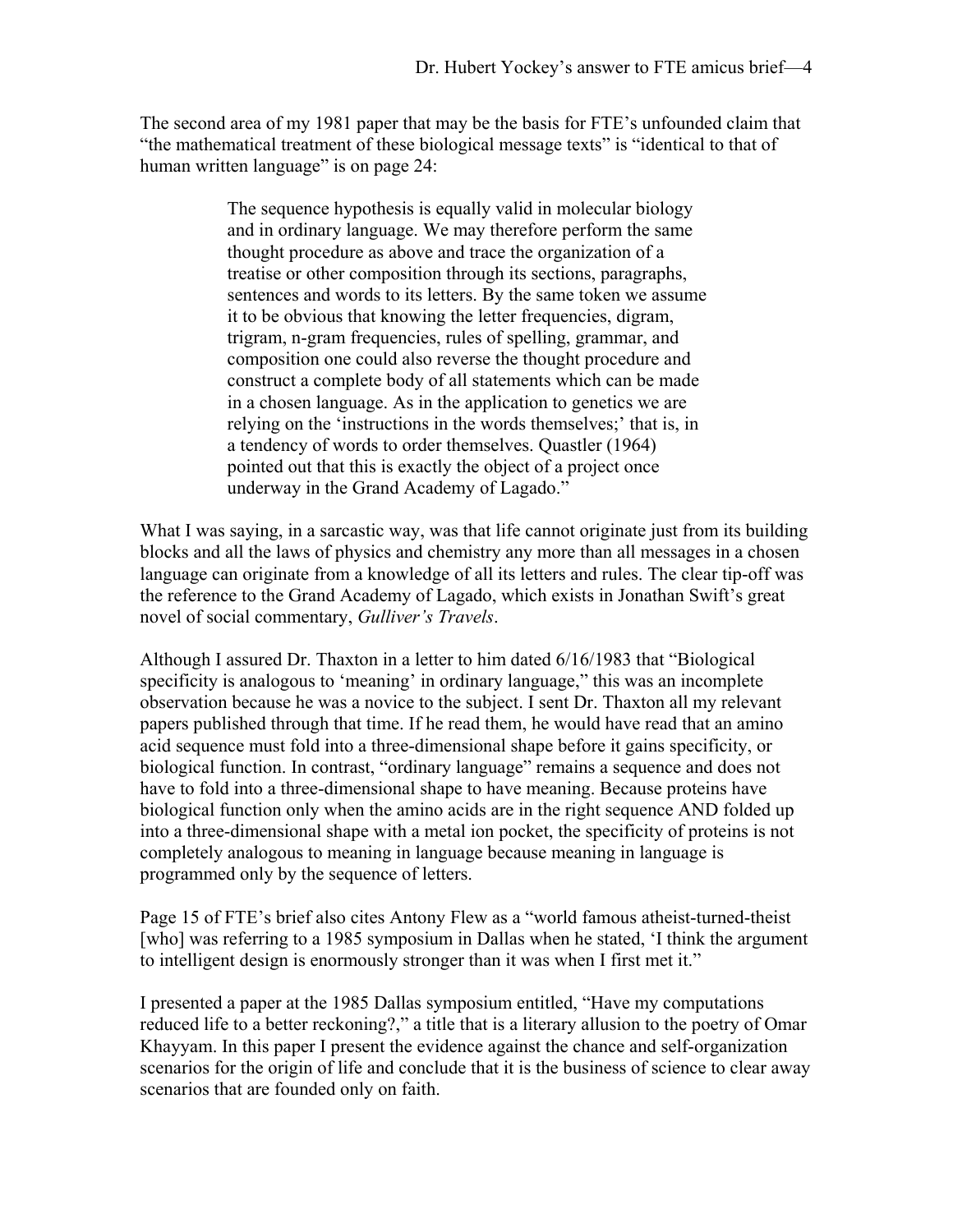In a letter to Dr. Thaxton dated 13 March 1985, I wrote, "With regard to Creationism, I have no trouble with the conclusions in your book [The Mystery of Life's Origin, which is primarily about why the chance and self-organization theories of the origin of life are not valid]. They are well reasoned and they are supported by the scientific evidence. I was once working with an archeologist at a local pioneer site. He picked up, what looked to me like a nondescript rock, and showed that it was broken mortar used by the Indians to grind corn or acorns. The evidence indicated that it was created by an intelligent being, for a purpose and was not the result of chance or natural causes. I believe the materialist position will be more and more difficult to maintain."

Whenever I refer to materialism, I am referring to the dialectical materialism of Marxism-Stalinism. Whatever I may have believed then, I quickly came to reject Creationism and I certainly reject Intelligent Design. Religion and faith have no business in the public schools, especially in science classes. So it seems that I am a counterpoint to Antony Flew. However, it would be inaccurate to say that I arrived at this point of view by becoming an atheist. Theism and atheism both are irrelevant to science because they address problems of faith and belief. I concur with Socrates that science should limit itself to "counting, measuring and weighing."

Socrates gave the best explanation of what the methods and purposes of science should be:

> Socrates: Every sort of confusion like these is to be found in our minds; and it is this weakness in our nature that is exploited, with a quite magical effect, by many tricks of illusion, like scene-painting and conjuring.

Glaucon: True.

Socrates: But satisfactory means have been found for dispelling these illusions by measuring, counting and weighing. We are no longer at the mercy of apparent differences of size and quantity and weight; the faculty which has done the counting, measuring or weighing takes control instead. And this can only be the work of the calculating or reasoning element in the soul."

The Republic, Book X, Plato (428-348 B.C.), translated by Francis M. Cornford, Oxford University Press.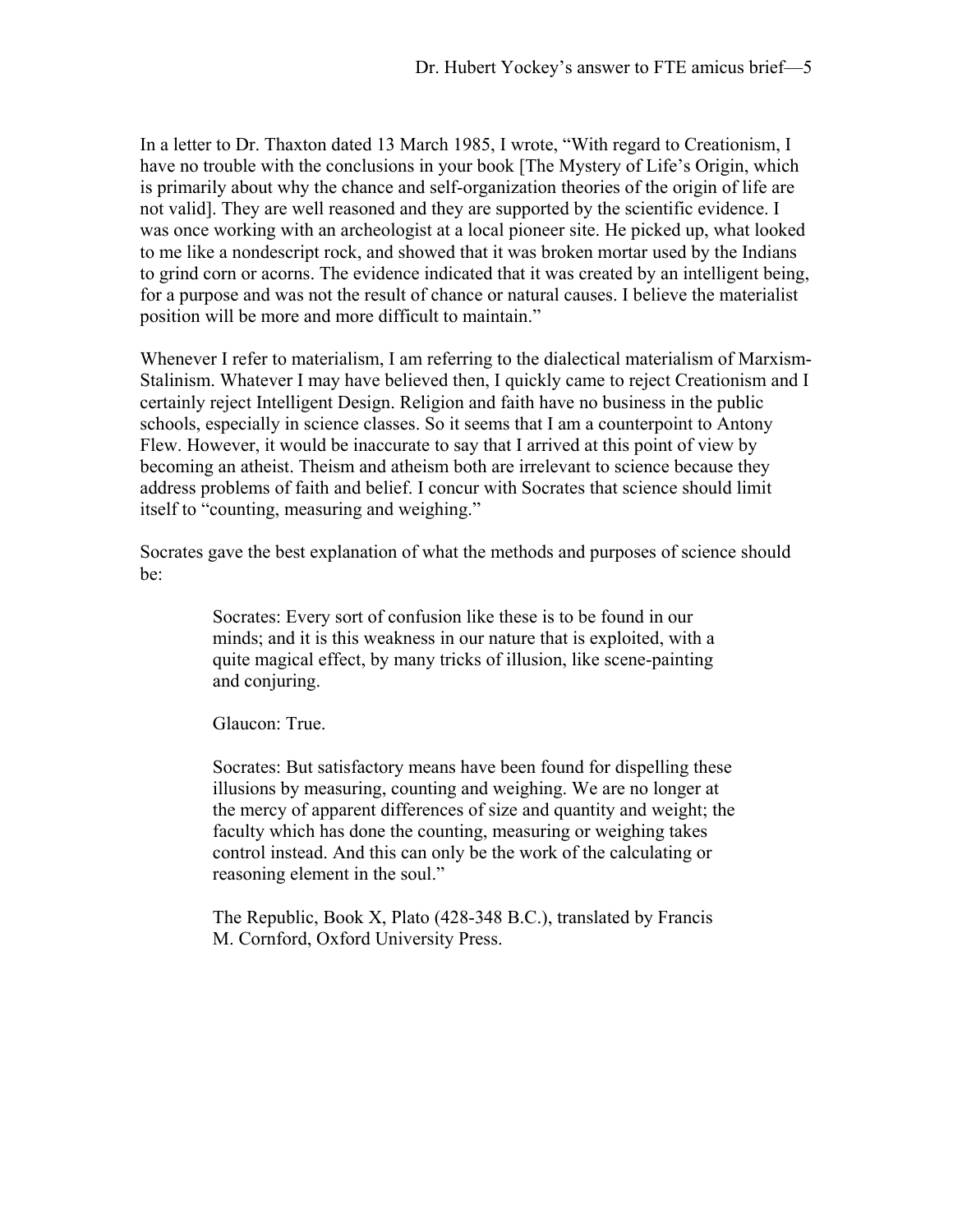## **Point Two: Information theory is not concerned with "patterns of intelligence"**

The statement on page 15 of FTE's brief that, "This suggested how to quantify the patterns characteristic of intelligence with a vastly greater precision and level of confidence than before," is wrong for the following reasons:

1. Information theory measures information completely without regard to meaning when it is applied to language and completely without regard to specificity when it is applied to proteins.

2. Only the measurement of information in the genome and the transcription of information from DNA to RNA to protein are mathematically identical to the measurement of information and the transcription of written language.

3. In information theory, measurement and transcription have nothing to do with meaning or "patterns of intelligence."

#### **Point Three: When Dr. Thaxton consulted me while writing** *The Mystery of Life's Origin***, he ignored or dismissed every point I made that disproved his pre-conceived conclusions**

I cannot support the claim in the amicus brief that Dr. Thaxton is a brilliant or cautious scholar. Although I read the ninth chapter of his book, *The Mystery of Life's Origin*, in manuscript, as my attached letters show, he ignored every point I made and paper I cited to him that showed him where he was wrong in his assertions and conclusions.

Although I later complimented him on the book when it was published, that is simply because I regard science to be a sort of football game where opposing points of view play to win but do not show poor sportsmanship by insulting one another in the process. When Dr. Thaxton asked for me to supply him with a blurb for the book's cover, I gave him one that was limited to the point on which we agree: chance and self-organization theories of the origin of life are not scientifically valid.

The whole purpose of science is to consider contending theories and discard the ones that are inadequate or invalid. I believed, and believe, Dr. Thaxton's theories of creationism, now called intelligent design, must be entirely discarded. Science has no need for an Intelligent Designer any more than the planets and stars needed angels to move them around after Newton discovered the law of gravity and the three laws of motion.

I did not foresee that Dr. Thaxton and his fellow travelers would resort to techniques of propaganda when their theories failed in the scientific arena because that is not how scientists function.

#### **Point Four: about the incorrect** *Panda* **quotes**

This material will follow on Thursday, 11/17.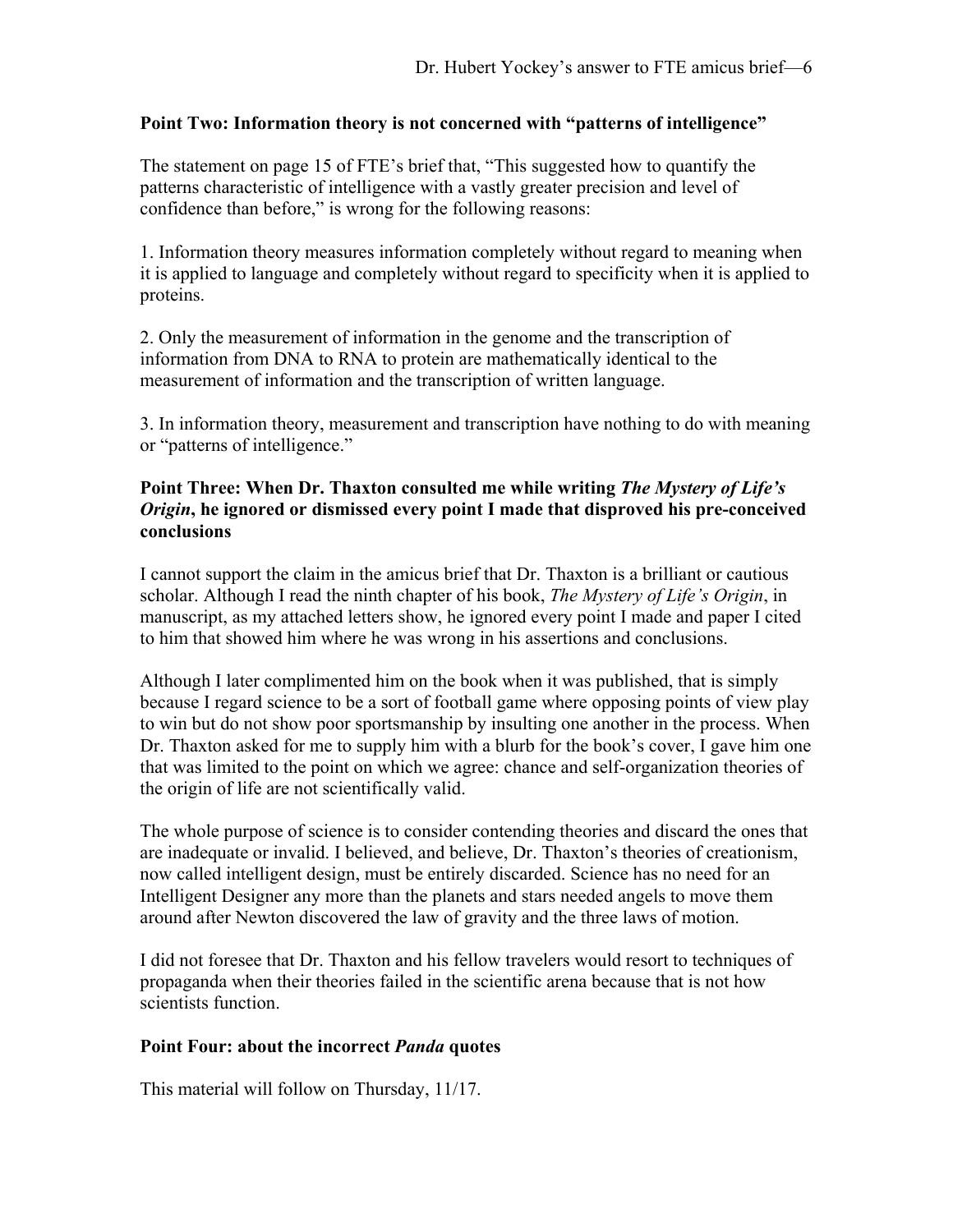**Point Five: Modern science shows that the genome is the answer to all objections based on gaps in morphology or the fossil record at any level of life—past, present and yet-to-evolve. Therefore there is no need for a theory of "Intelligent Design" to explain any gaps.** 

As I show in my book, *Information Theory, Evolution and the Origin of Life* (Cambridge University Press, 2005), Darwin's theory of evolution is one of the most well-established theories in science. There is no need of an "Intelligent Designer" in evolution for the following reasons:

1. The genome is the engine of evolution. The genome evolves through a random walk and therefore has no need of an Intelligent Designer.

2. There are no gaps in the genome from the origin of life to the present and for all life yet-to-evolve. Therefore there is no need for an ad hoc Intelligent Designer to explain gaps in the fossil record or morphology.

3. Dr. Yockey defines the distinction between living and non-living matter as follows: "There is nothing in the physico-chemical world [apart from life] that remotely resembles reactions being determined by a sequence [the genome] and codes between sequences [the genetic code]. The existence of a genome and the genetic code divides living organisms from non-living matter." (Computers and Chemistry, 24 (2000) 105-123).

4. All the Intelligent Design scenarios comparing living matter to machines are specious because they posit that machines exist, function and evolve due to the agency of an unspecified "Intelligent Designer" and claim that since living matter exists, functions and evolves this also must be due to an "Intelligent Designer." The fatal flaw in this assertion is that life is not comparable to machines because machines have no genome. The place that they assert that "Intelligent Design" holds in machines is held in living matter by the genome. Since living matter DOES have a genome programming its existence, functioning and evolution—from the origin of life to the present and for all life yet-toevolve—it does not need an Intelligent Designer.

5. In addition, life is not "irreducibly complex" because the term was coined and defined by Alan Turing as a calculation that continues indefinitely. Michael Behe cannot hijack it and steal its identity. The genome, which is the non-material information programmed into DNA, has definite starting and stopping points the information transcribed from it. For example, the genome for making a mouse does not run forever—it stops when it has made a mouse.

The five points above are what should be taught in schools when objections to evolution based on gaps are raised. The next point is what should be taught in schools about the origin of life.